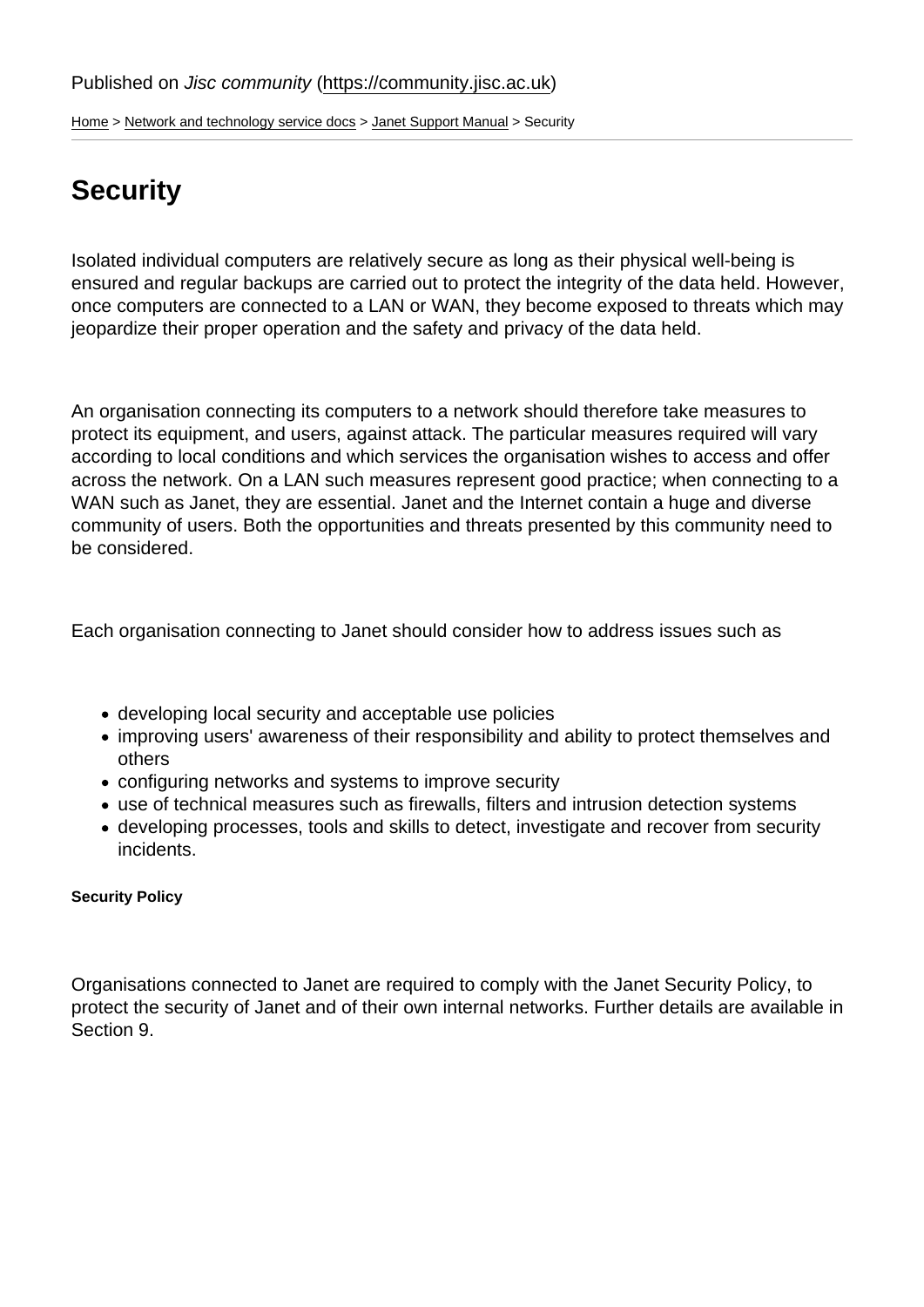JISC requires organisations with a Primary Connection to take responsibility for both the security of their own connection to Janet and the security of any Sponsored or Proxy Connections they provide. The Security Policy can be obtained from the Janet Service Desk or from<https://community.ja.net/library/janet-policies/security-policy> [1].

Appendix 9 on Packet and Content Filtering provides information on some forms of control of Internet usage and blocking the ingress of undesirable material into a network.

It is essential that organisations with a Primary Connection have at least one nominated security contact: see Section 9.

Developing an Information Security Policy

UCISA has published an Information Security Toolkit, and a Janet Training course is available on using it.

#### Raising Awareness

People are the most important component in any security system. Uninformed or unthinking users or administrators can make decisions for their own convenience that nullify all technical security measures. Aware and observant users and administrators can, however, reduce the likelihood and impact of security incidents even where only a few technical measures have been taken. Ideally organisations should aim to combine secure technology and securityconscious people into a truly robust system.

Janet Training holds courses and events centred on Security Awareness.

Janet has also produced a range of publications on security issues.

**Firewalls** 

A firewall is a system that implements and enforces an access control (or security) policy between two networks, for example between an internal private network and an external public network. Essentially, a firewall connects two or more networks but only allows specified forms of traffic to flow between them.

Firewalls are used to restrict traffic between different parts of the network, thereby providing protection against some types of attack. This kind of system is often used at the entrance point of an organisation's network, where the LAN joins the WAN, to protect an organisation from hazards on the Internet. However, controls within an organisation can also be useful, for example to separate different departments, working areas or networks.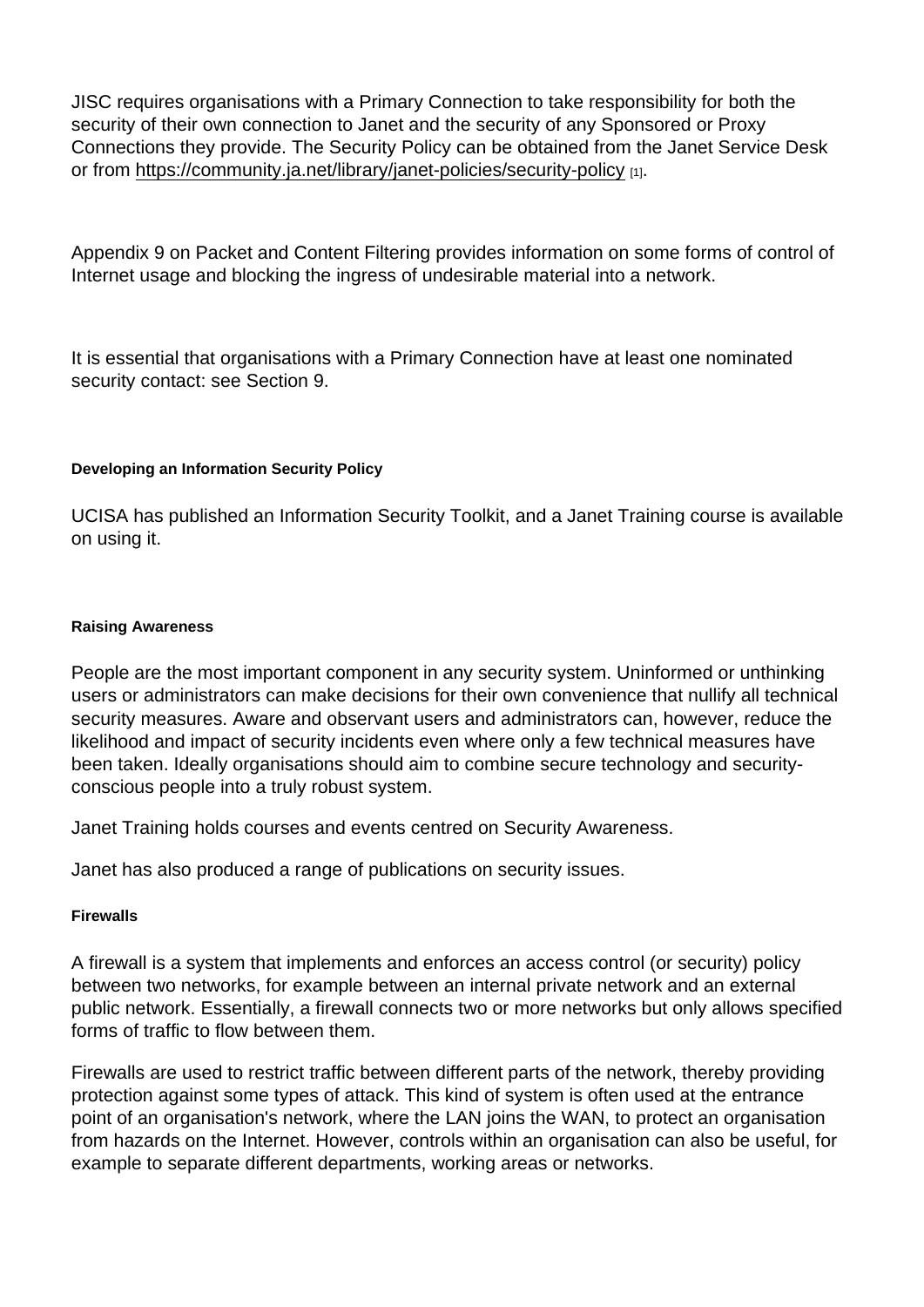Sites that do not have a firewall may be subject to attack from hackers. If the hackers gain control of the network then the organisation may suffer:

- financial loss, such as loss of income or possibly fines/compensation imposed by a court
- loss of reputation, if embarrassing material is revealed or forged e-mails are sent
- denial of access to resources, if a key piece of network or server equipment has been rendered unserviceable.

Before implementing a firewall, an organisation must have a defined security policy. The firewall may then be used to enforce some aspects of that policy and vulnerable assets can be protected against attack from outside. A default deny firewall can also protect against unexpected forms of attack, since only predefined traffic is accepted. Without a policy, a firewall is unlikely to be effective since there is no defined basis for making decisions about which traffic should be permitted and which denied.

It is not possible to keep all of an organisation's networks entirely inside a firewall. Public servers, such as e-mail and web, must be exposed to the outside world in order to perform their functions. There is always a risk in running such services, but with careful configuration and maintenance, as well as a suitable firewall, that risk can be minimised.

Firewalls can be bought 'off the shelf' as dedicated devices or can be constructed from individual components by those with the necessary skills. A choice between these options should be based on convenience, flexibility and cost. A dedicated package is likely to be easier to configure and support but may prove inflexible and expensive, while custom-built firewalls require high levels of technical expertise but are infinitely flexible. Many routers also provide basic, but useful firewall facilities.

Further details about the process of choosing and implementing a firewall can be found in the Janet Technical Guide Firewall Implementation at Janet-connected Organisations and the report The Use of Firewalls in an Academic Environment.

# **System Configuration and Maintenance**

General-purpose computer systems as supplied are not designed to be connected to hostile networks. The Internet outside the organisation should certainly be regarded as hostile and for some purposes parts of the internal organisation should also be viewed in this light. This means that many of the computers in the organisation need additional configuration and maintenance to reduce the likelihood of them falling victim to an attack across the network.

Most computers are configured to provide far more services than are required to perform their intended function. Workstations do not need to run web, database or nameserver programs; servers do not need to run web browsers or word processors. The first step in securing any computer is therefore to remove, or at least disable, any software or options that are not needed for its intended purpose. The software that is needed should then itself be configured to remove any unnecessary options that present an unacceptable risk. New threats are being discovered continually, so systems must also be maintained to take account of them. This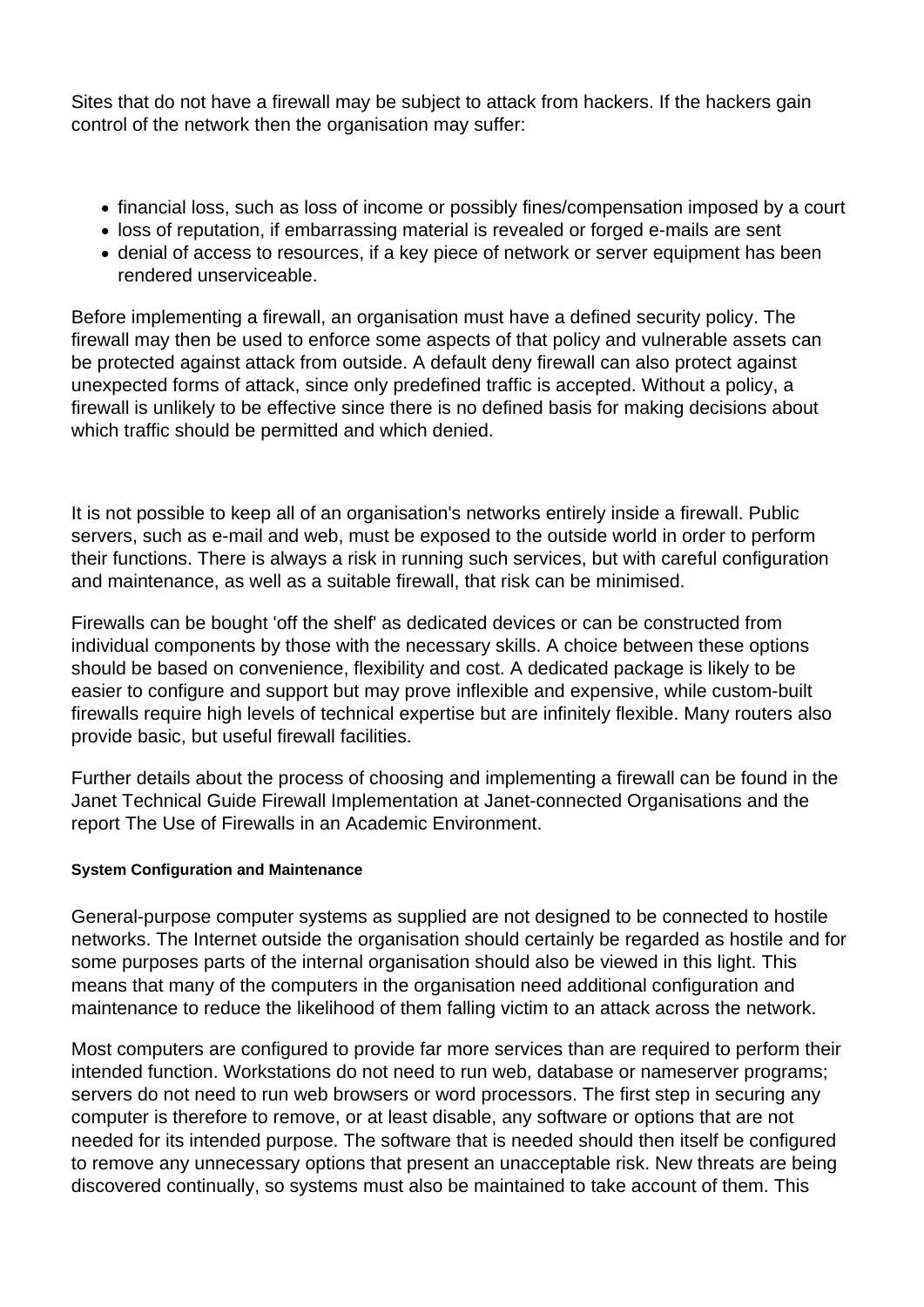should be a continuous process throughout the lifetime of the computer and may include installing new software versions or patches, enabling security options and disabling insecure functions. The Janet Factsheet Securing Networked Computers provides more details.

Additional programs and services can be installed to detect and prevent attacks. One of the most effective of these is anti-virus software, which can be installed centrally, on end-user systems, or both. See the Janet Factsheet Computer Viruses - Don't Click Here.

Secure configuration and maintenance must be included in the organisation's security policy and procedures. Without guidance from these documents, this vital work will not happen. The first priority should be those computers that are intended to provide a service to an external network, for example web, mail and nameservers and proxies. These machines will appear in public directories so are likely to be the most obvious targets for attack. They will often also be less protected by firewalls than purely internal systems. Other computers that may connect directly to the untrusted Internet, for example laptops that connect from time to time to other networks, and computers that participate in Grids or other peer-to-peer systems, should also be a high priority since these cannot always be protected by an organisation's gateway firewall. It may be appropriate to run host-based software firewalls on these machines. Internal systems that are particularly important, for example file servers or administrative machines, should also be secured as a high priority, and appropriate protective software installed on other computers that handle messages from the outside world. Nor should the threat from within the organisation be forgotten: students and staff are not always wellintentioned towards the organisation. In time the aim should be to have all computers on the network significantly better protected than when they came out of their packing cases.

## Monitoring and Response

Janet recommends that organisations connected to Janet carry out their own internal monitoring of their network connection. On a simple level the Janet Netsight system can highlight abnormal traffic levels on a site's access link that may be a result of illegal activity. The Janet Factsheet Unusual Traffic gives examples of how Netsight can be used to detect these kinds of problems.

Janet also recommends that organisations record sufficient information about the use of their networks and maintain tools which enable them to investigate and deal with problems. Note that any logging or monitoring that results in data about individual users will be subject to the Data Protection Act 1998, while any actions that reveal the content of communications are subject to the Regulation of Investigatory Powers Act 2000. Such actions must be properly authorised, controlled and notified to users, or else they may be criminal offences.

The Data Protection Act 1998 can be found at [http://www.hmso.gov.uk/acts/acts1998/19980029.htm](http://www.hmso.gov.uk/acts/acts1998/19980029.htm ) [2]

The Regulation of Investigatory Powers Act 2000 can be found at [http://www.hmso.gov.uk/acts/acts2000/20000023.htm](http://www.hmso.gov.uk/acts/acts2000/20000023.htm ) [3] The Employment Practices Data Protection Code Part 3: Monitoring at Work issued by the Information Commissioner deals with both logging and interception. It is available from http://www.ico.gov.uk/Home/what\_we\_cover/data\_protection/guidance/codes ... [4] The Janet Technical Guide Logfiles discusses the legal and technical issues involved in the recording of usage information.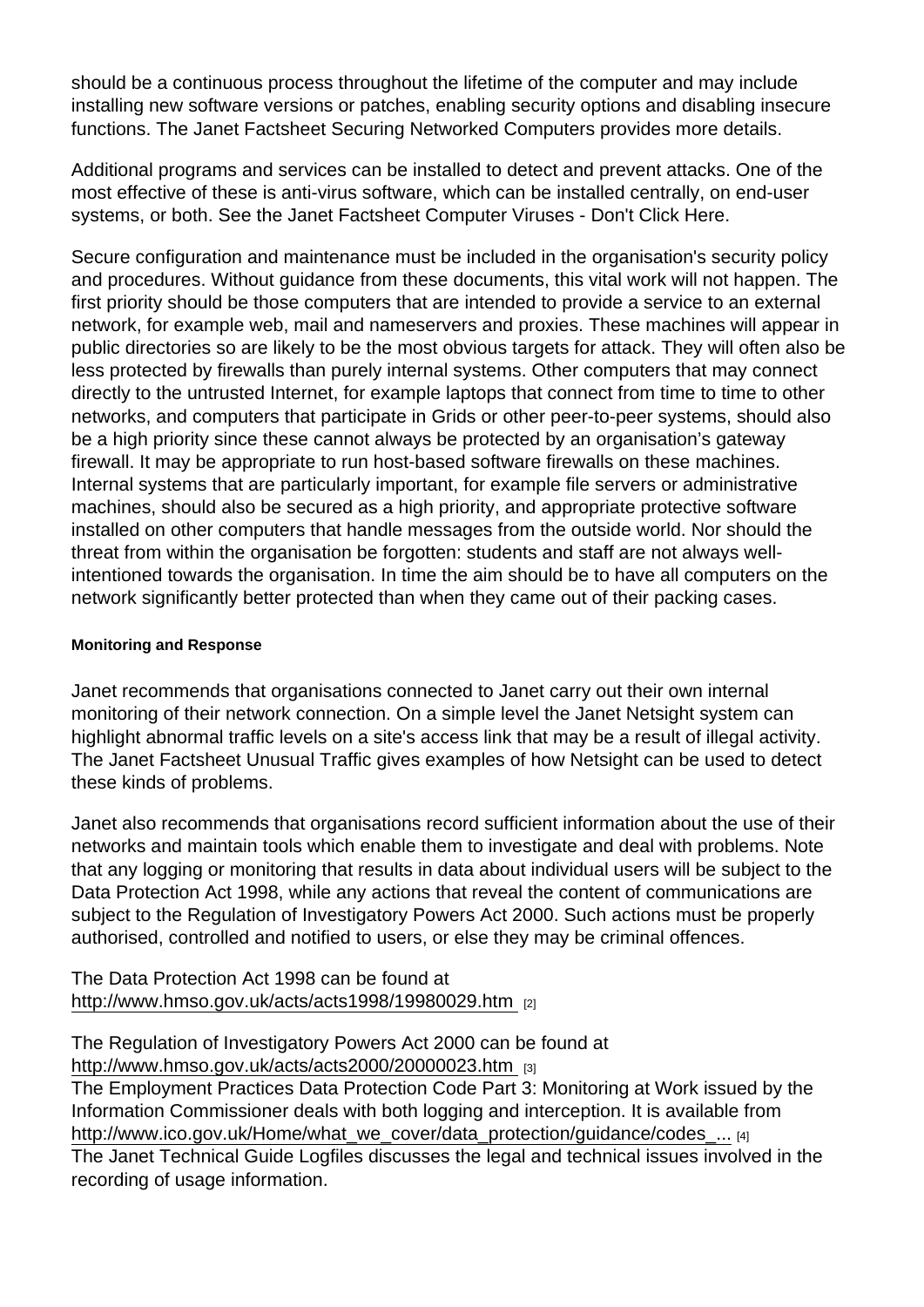There is more information in Section 9 on Janet Policies and Legal Requirements.

Active monitoring of networks can be used to obtain more detailed information. This can range from scanning networks to identify the machines present and the services they run, to full penetration testing using all the tools of intruders (technical and social) to assess the preparedness of a network and its defences. Such activities should be carefully planned with clear objectives, or a great deal of time, effort and money can be wasted. In addition to the laws mentioned above, active monitoring is also likely to be subject to other legislation including the Computer Misuse Act 1990. Monitoring must only be done with the appropriate authority on networks and systems that the organisation controls.

Janet CSIRT is able to provide advice on monitoring tools for all sites. FE and specialist colleges may also be able to receive assistance from their JISC RSC.

Detecting security problems will have little effect unless the organisation also has processes, tools and skills available to investigate and remedy the problem. The Janet Guidance Note on Effective Incident Response contains practical ideas and case studies on how this can be done at Janet sites.

## **Wireless Security**

While wired networks tend to rely, at least in part, on physical restrictions on connection to the network to protect the privacy of communications and the accountability of messages sent by them, wireless traffic must be assumed to be 'public' since radio signals leak beyond the physical bounds of buildings and effective remote eavesdropping equipment is readily available. As a result, wireless LANs typically implement a higher standard of security (including data encryption and audit trail) than wired infrastructure (for more information see the Wireless Security Factsheet). Furthermore, as a network service aimed particularly at mobile devices and users who may have made use of other networking contexts with less protections in place, WLANs must also be resilient against inimical software on the client nodes themselves (e.g. Trojans and viruses). For this reason, it is rarely appropriate to connect wireless and wired networks together without some form of filtering and access control at the junction between the two network technologies (see the Connecting Wired and Wireless Networks Factsheet). Even the most secure WLANs rely to a degree upon responsible user behaviour to retain their integrity, both when accessing the local infrastructure and when using potentially less secure networks elsewhere (see the Factsheets Safe Use of Web Redirect Wireless Networks and Safe Use of 802.1x Wireless Networks).

#### **Network Authentication Methods**

Given the potential hostility of the wireless environment, a robust audit trail is essential to fulfil both network management and some legal obligations. The first step in this trail is to identify the connecting user reliably. Currently, there are two main authentication methods for accessing wireless networks:

- 802.1x-based
- Web-based redirect

802.1x is a port based IEEE OSI layer 2 authentication method between a mobile node and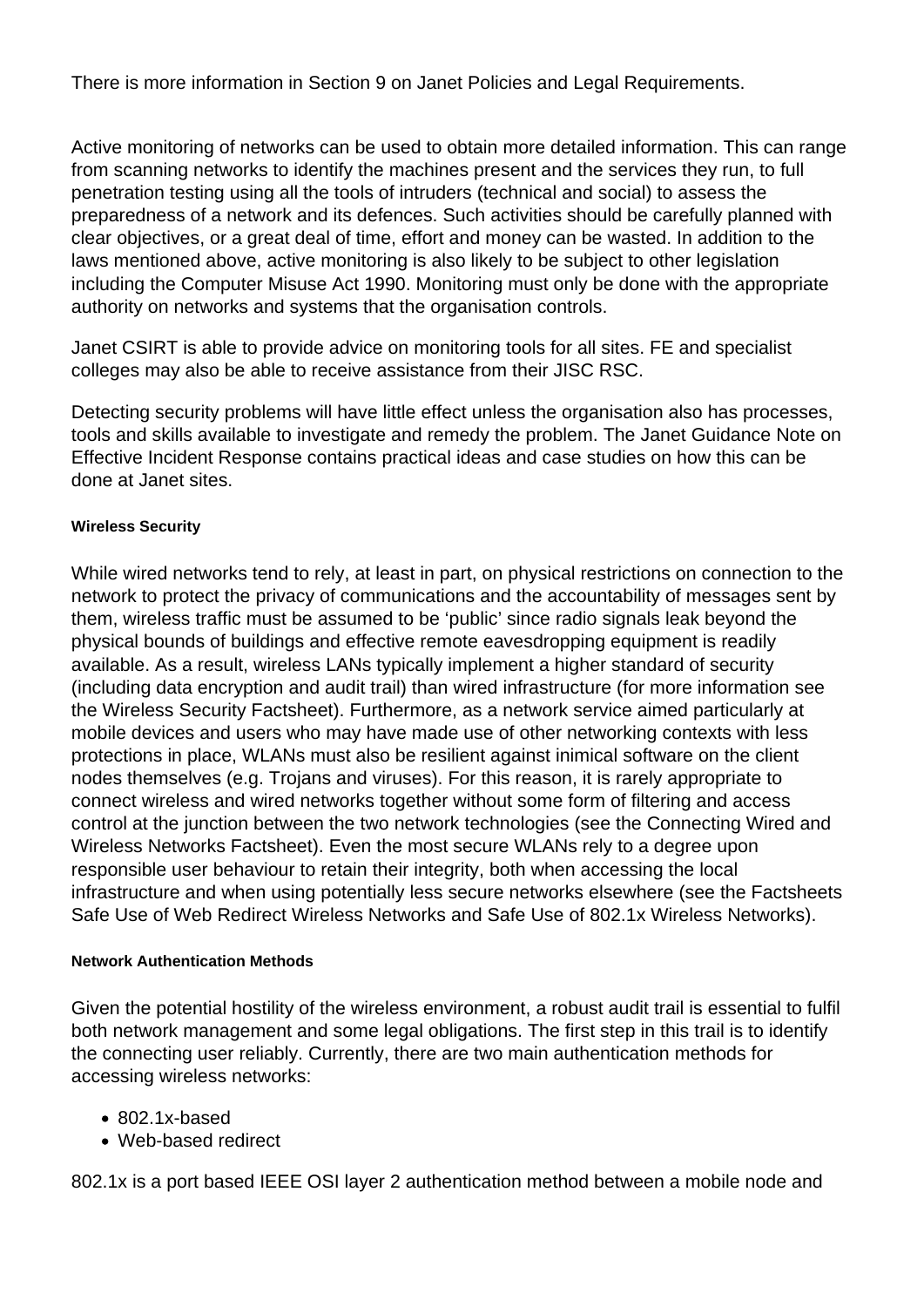an access control device, either a switch on a wired network or an access point in a wireless context. Robust encryption and mutual authentication make 802.1x the current leading security option for controlling network access at the edge. By providing a framework able to support a number of authentication technologies, 802.1x can accept various proofs of identity, be they token-based, conventional username and password, or certificates. 802.1x also allows the access control device to grant different types of network access depending on who the authenticated user is, or the patch level and anti-virus status of their device (e.g. unpatched systems could be assigned to a quarantine VLAN until the condition is remediated).

When users attach to a network that uses web redirection authentication, they get a docking IP address (and associated local network configuration) via DHCP, but are initially unable to receive and send traffic outside a restricted domain, typically gaining access only to web pages about the organisation or service and to a web-based SSL-encrypted login interface. To gain access beyond this, users must launch a web browser which will be redirected automatically to the authentication web page. Once username and passwords have been entered and authentication is successful, users are then granted external access in accordance with the organisation's policy (e.g. by client-specific dynamic access control on an authentication appliance or by VLAN reassignment).

# **Janet Roaming**

Both 802.1x and web-based redirect typically rely on existing separate authentication servers, so local users can authenticate using their normal login credentials. However, Janet Roaming can also be used, if organisations wish, to allow guests from other participating Janetconnected organisations to authenticate and gain access to Janet using their home login credentials. Janet Roaming provides the means to tunnel an access authentication request securely from the visited organisation's network access server to the guest's home organisation for evaluation, and to return a response. By handing off the authentication in this way, the visited organisation is spared the administrative burden of identifying the user and managing temporary accounts, and receives a guarantee from the home organisation that the visitor is a current member in good standing by virtue of any 'access-accept' response returned.

The Policy of Janet Roaming requires that guests must respect the policy of the local site they are visiting as well as abiding by the Janet Policies and those of their home organisation.

Janet may only be used to provide network access for guests who are visiting the organisation for educational or research purposes. Organisations that wish to provide network access to members of the public, for example delegates at commercial conferences or users of other facilities of the organisation, must not use Janet for this. Other options are described in the Factsheet on Guest and Public Access.

#### **Janet CSIRT (Computer Security Incident Response Team)**

Janet provides Janet customers with help and advice on computer security and incident handling. Janet CSIRT exists to warn organisations of potential threats to computer security, to suggest how to protect against these threats and, in the last resort, to advise on rebuilding